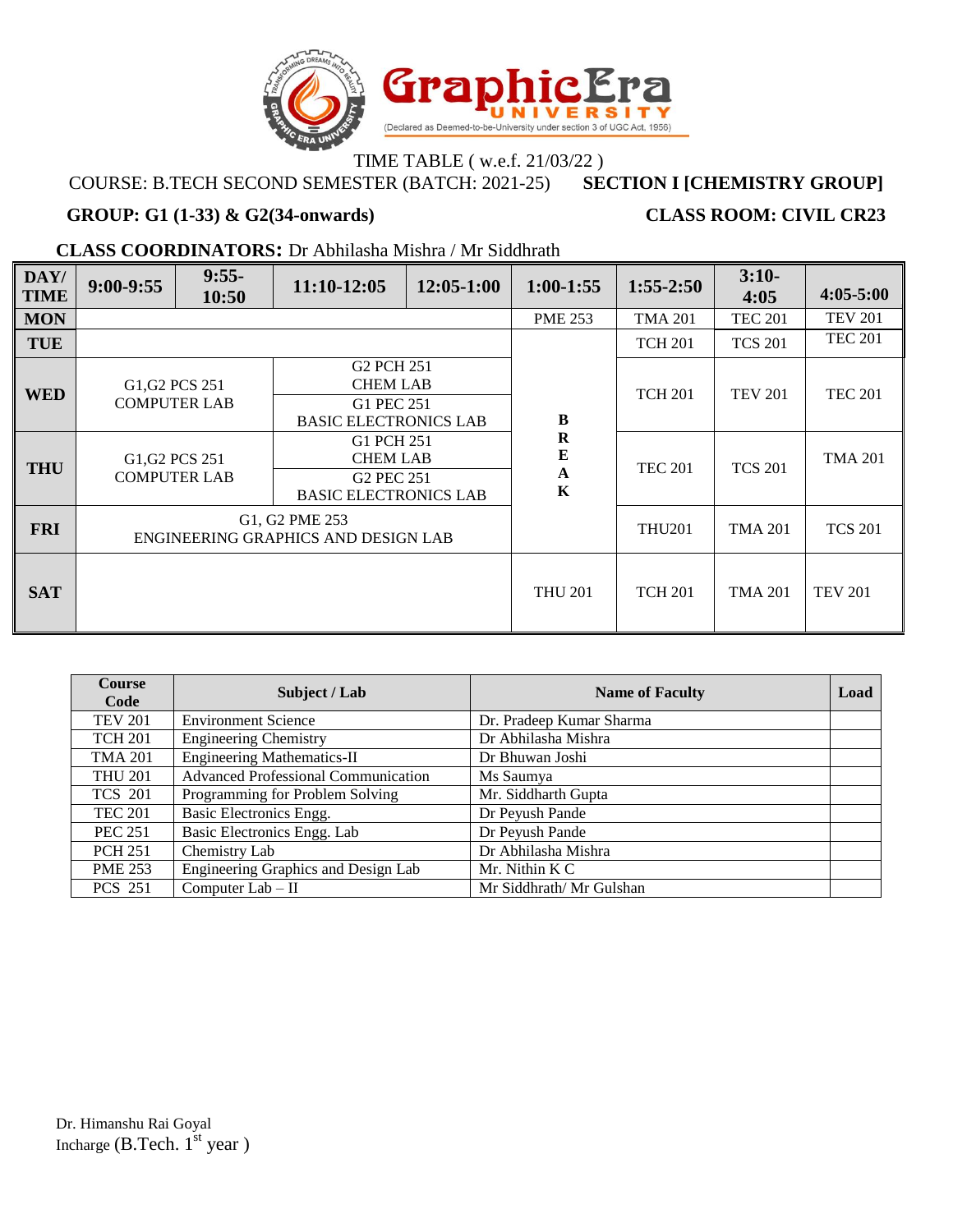

# COURSE: B.TECH SECOND SEMESTER (BATCH: 2021-25) **SECTION J [CHEMISTRY GROUP]**

# **GROUP:G1(1-30) & G2(31-onwards) CLASS ROOM: CIVIL CR20**

## **CLASS COORDINATORS:** Dr Brij Bhushan / Dr Nupur Goyal

| DAY/<br><b>TIME</b> | $9:00-9:55$                                                                | $9:55-$<br>10:50 | 11:10-12:05                                                                             | $12:05-$<br>1:00 | $1:00-$<br>1:55 | $1:55-2:50$    | $3:10-4:05$    | $4:05 - 5:00$  |
|---------------------|----------------------------------------------------------------------------|------------------|-----------------------------------------------------------------------------------------|------------------|-----------------|----------------|----------------|----------------|
| <b>MON</b>          | G1 G2 PCS 251<br><b>COMPUTER LAB</b>                                       |                  | G <sub>2</sub> PCH 251<br><b>CHEM LAB</b><br>G1 PEC 251<br><b>BASIC ELECTRONICS LAB</b> |                  |                 | <b>THU 201</b> | <b>TCS 201</b> | <b>TMA201</b>  |
| <b>TUE</b>          | G <sub>1</sub> , G <sub>2</sub> PC <sub>S</sub> 251<br><b>COMPUTER LAB</b> |                  | G <sub>2</sub> PEC 251<br><b>BASIC ELECTRONICS LAB</b><br>G1 PCH 251<br><b>CHEM LAB</b> |                  | <b>BREAK</b>    | <b>TEC 201</b> | <b>TEV 201</b> | <b>TCS 201</b> |
| <b>WED</b>          |                                                                            |                  |                                                                                         |                  |                 | <b>TEC 201</b> | <b>TCS 201</b> | <b>TCH 201</b> |
| <b>THU</b>          | G1, G2 PME 253<br>ENGINEERING GRAPHICS AND DESIGN LAB                      |                  |                                                                                         |                  | <b>TEC 201</b>  | <b>TMA 201</b> | <b>PME 253</b> |                |
| <b>FRI</b>          |                                                                            |                  |                                                                                         |                  | <b>TMA201</b>   | <b>TEV 201</b> | <b>TCH 201</b> | <b>THU 201</b> |
| <b>SAT</b>          |                                                                            |                  |                                                                                         | <b>TMA201</b>    | <b>TEV 201</b>  | <b>TEC 201</b> | <b>TCH 201</b> |                |

| <b>Course Code</b> | Subject / Lab                              | <b>Name of Faculty</b>        | Load |
|--------------------|--------------------------------------------|-------------------------------|------|
| <b>TEV 201</b>     | <b>Environment Science</b>                 | Dr. Pratibha Naithani         |      |
| <b>TCH 201</b>     | <b>Engineering Chemistry</b>               | Dr Brij Bhushan               |      |
| <b>TMA 201</b>     | <b>Engineering Mathematics-II</b>          | Dr Nupur Goyal                |      |
| <b>THU 201</b>     | <b>Advanced Professional Communication</b> | Dr Taruna                     |      |
| <b>TCS 201</b>     | Programming for Problem Solving            | Ms. Swati                     |      |
| <b>TEC 201</b>     | Basic Electronics Engg.                    | Dr Chandni Tiwari             |      |
| <b>PEC 251</b>     | Basic Electronics Engg. Lab                | Dr Vinay Kumar                |      |
| <b>PCH 251</b>     | Chemistry Lab                              | Dr Brij Bhushan               |      |
| <b>PME 253</b>     | Engineering Graphics and Design            | Mr. Amir Shaikh               |      |
| <b>PCS 251</b>     | Computer $Lab - II$                        | Mr Gulshan Dhasmana/ Ms Nisha |      |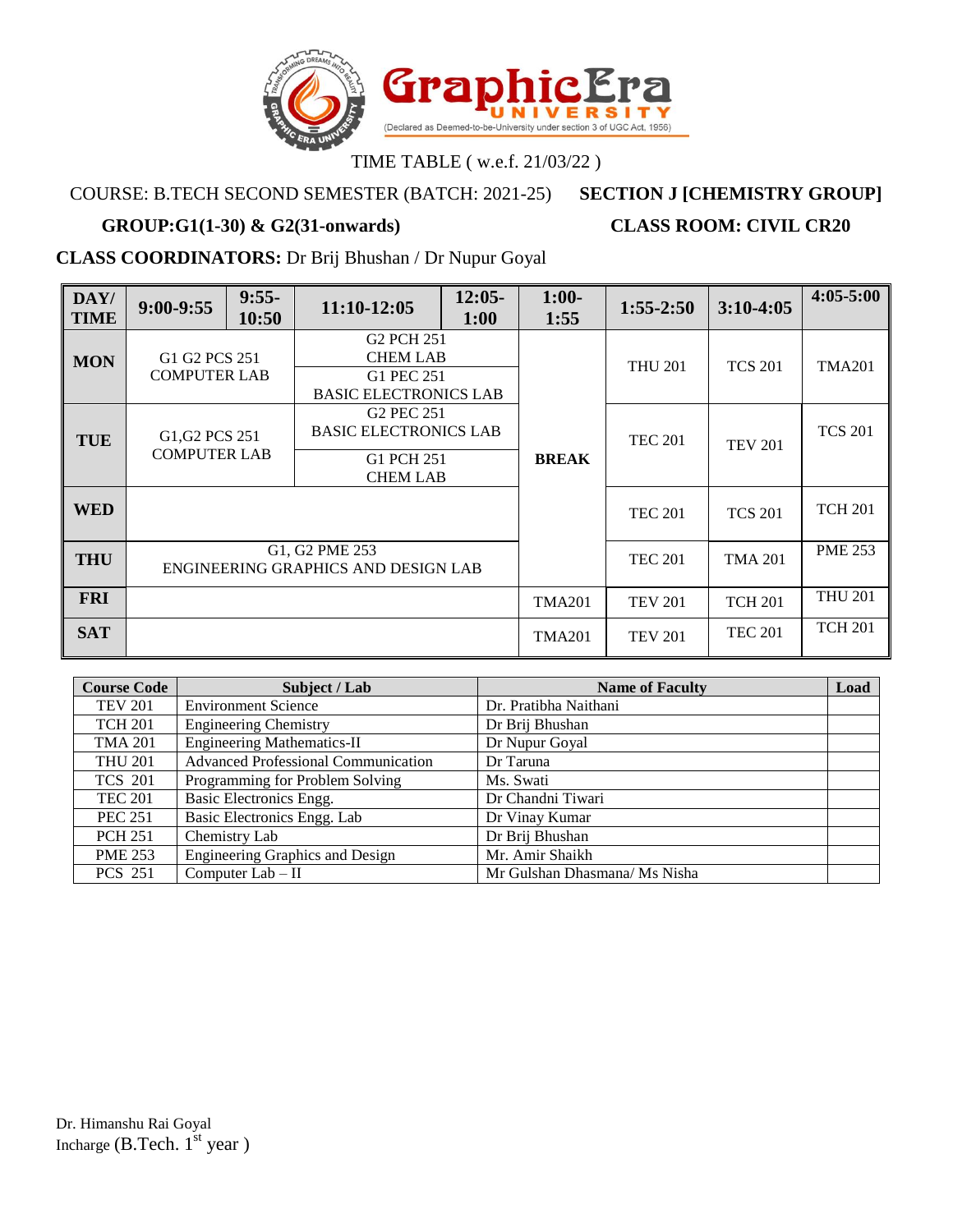

## COURSE: B.TECH SECOND SEMESTER (BATCH: 2021-25) **SECTION K [CHEMISTRY GROUP]**

# **GROUP: G1(1-32) & G2(33-onwards) CLASS ROOM: CIVIL CR21**

**CLASS COORDINATORS:** Dr Bhuwan Joshi / Dr Harish Joshi

| DAY/<br><b>TIME</b> | $9:00-9:55$    | $9:55-$<br>10:50 | $11:10-$<br>12:05 | 12:05-1:00                              | $1:00-1:55$                                                                                                             | $1:55-2:50$                                             | $3:10-$<br>4:05 | $4:05 - 5:00$                                                              |
|---------------------|----------------|------------------|-------------------|-----------------------------------------|-------------------------------------------------------------------------------------------------------------------------|---------------------------------------------------------|-----------------|----------------------------------------------------------------------------|
| <b>MON</b>          | <b>TEV 201</b> | <b>TMA 201</b>   | <b>TCS201</b>     | <b>TCH 201</b>                          |                                                                                                                         |                                                         |                 |                                                                            |
| TUE                 | <b>TEC 201</b> | <b>TEV 201</b>   | <b>TCH 201</b>    |                                         |                                                                                                                         |                                                         |                 |                                                                            |
| <b>WED</b>          | <b>THU 201</b> | <b>TCS 201</b>   | <b>TMA 201</b>    | $\, {\bf B}$<br>$\mathbf R$<br>$\bf{E}$ |                                                                                                                         | G1 PCH 251<br><b>CHEM LAB</b><br>G <sub>2</sub> PEC 251 |                 | G <sub>1</sub> G <sub>2</sub> PC <sub>S</sub> 251<br><b>COMPUTER LAB</b>   |
| <b>THU</b>          | <b>TEC 201</b> | <b>TMA 201</b>   | <b>TCH 201</b>    | $\mathbf A$<br>$\mathbf K$              | <b>BASIC ELECTRONICS LAB</b><br>G <sub>2</sub> PCH 251<br><b>CHEM LAB</b><br>G1 PEC 251<br><b>BASIC ELECTRONICS LAB</b> |                                                         |                 | G <sub>1</sub> , G <sub>2</sub> PC <sub>S</sub> 251<br><b>COMPUTER LAB</b> |
| <b>FRI</b>          | <b>TEC 201</b> | <b>TMA 201</b>   | <b>TCS201</b>     |                                         |                                                                                                                         | G1 G2 PME 253<br>ENGINEERING GRAPHICS AND DESIGN LAB    |                 |                                                                            |
| <b>SAT</b>          | <b>TEV 201</b> | <b>THU 201</b>   | <b>PME 253</b>    | <b>TEC 201</b>                          |                                                                                                                         |                                                         |                 |                                                                            |

| <b>Course Code</b> | Subject / Lab                              | <b>Name of Faculty</b> | Load |
|--------------------|--------------------------------------------|------------------------|------|
| <b>TEV 201</b>     | <b>Environment Science</b>                 | Dr. Pratibha Naithani  |      |
| <b>TCH 201</b>     | <b>Engineering Chemistry</b>               | Dr Harish Joshi        |      |
| <b>TMA 201</b>     | <b>Engineering Mathematics-II</b>          | Dr Bhuwan Joshi        |      |
| <b>THU 201</b>     | <b>Advanced Professional Communication</b> | Ms Saumya              |      |
| <b>TCS 201</b>     | Programming for Problem Solving            | Ms. Swati              |      |
| <b>TEC 201</b>     | Basic Electronics Engg.                    | Dr Chandni Tiwari      |      |
| <b>PEC 251</b>     | Basic Electronics Engg. Lab                | Mr Sumit Tripathi      |      |
| <b>PCH 251</b>     | Chemistry Lab                              | Dr Harish Joshi        |      |
| <b>PME 253</b>     | <b>Engineering Graphics and Design</b>     | Mr. Amir Shaikh        |      |
| <b>PCS 251</b>     | Computer $Lab - II$                        | Ms Ankita/Ms Vipashi   |      |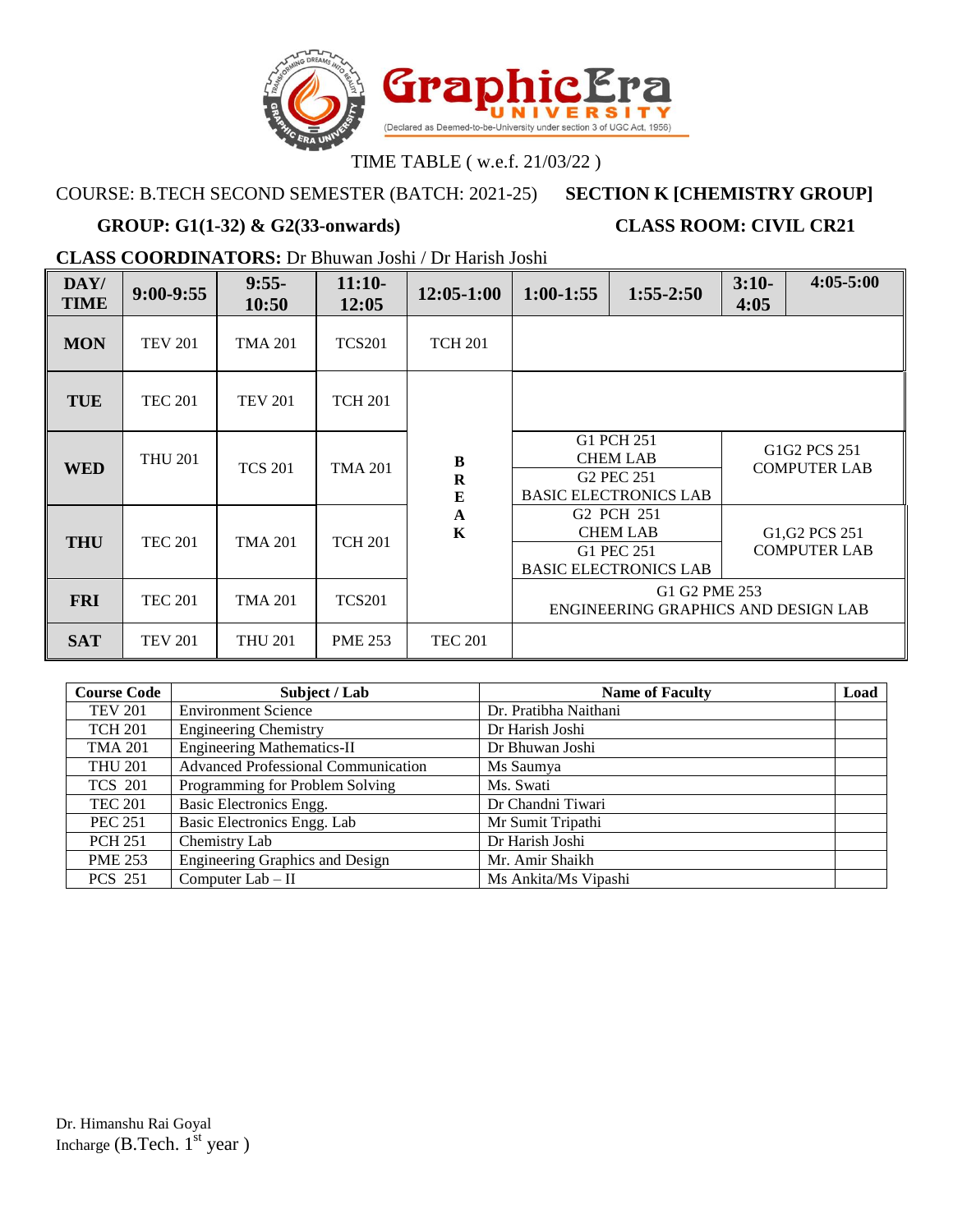

## COURSE: B.TECH SECOND SEMESTER (BATCH: 2021-25) **SECTION L [CHEMISTRY GROUP]**

# GROUP:G1(1-28) & G2(29-onwards) CLASS ROOM: B.TECH BLOCK CR16

**CLASS COORDINATORS:** Dr Prachi Juyal / Dr. Archana Bachheti

| DAY/<br><b>TIME</b> | $9:00-$<br>9:55 | $9:55 - 10:50$ | $11:10-$<br>12:05 | 12:05-1:00                                             | $1:00-1:55$                           | $1:55-$<br>2:50 | $3:10-4:05$                                           | $4:05 - 5:00$                                                                           |
|---------------------|-----------------|----------------|-------------------|--------------------------------------------------------|---------------------------------------|-----------------|-------------------------------------------------------|-----------------------------------------------------------------------------------------|
| <b>MON</b>          | <b>TEV 201</b>  | <b>TCH 201</b> | <b>TEC 201</b>    | $\bf{B}$                                               | G1, G2 PCS 251<br><b>COMPUTER LAB</b> |                 |                                                       | G <sub>2</sub> PCH 251<br><b>CHEM LAB</b><br>G1 PEC 251<br><b>BASIC ELECTRONICS LAB</b> |
| <b>TUE</b>          | <b>TMA 201</b>  | <b>TCS 201</b> | <b>TEC 201</b>    | $\mathbf R$<br>${\bf E}$<br>$\mathbf A$<br>$\mathbf K$ | G1, G2 PCS 251<br><b>COMPUTER LAB</b> |                 |                                                       | G <sub>2</sub> PEC 251<br><b>BASIC ELECTRONICS LAB</b><br>G1 PCH 251<br><b>CHEM LAB</b> |
| <b>WED</b>          | <b>TCH 201</b>  | <b>TEV201</b>  | <b>THU 201</b>    |                                                        |                                       |                 | G1, G2 PME 253<br>ENGINEERING GRAPHICS AND DESIGN LAB |                                                                                         |
| <b>THU</b>          | <b>THU 201</b>  | <b>TMA 201</b> | <b>TCS 201</b>    | <b>TEC 201</b>                                         | $\bf{B}$                              |                 |                                                       |                                                                                         |
| <b>FRI</b>          | <b>TMA 201</b>  | <b>TEC 201</b> | <b>TCS 201</b>    |                                                        | $\mathbf R$<br>${\bf E}$              |                 |                                                       |                                                                                         |
| <b>SAT</b>          | <b>TEV 201</b>  | <b>TMA 201</b> | <b>PME 253</b>    | <b>TCH 201</b>                                         | $\mathbf A$<br>K                      |                 |                                                       |                                                                                         |

| <b>Course Code</b> | Subject / Lab                              | <b>Name of Faculty</b>                | Load |
|--------------------|--------------------------------------------|---------------------------------------|------|
| <b>TEV 201</b>     | <b>Environment Science</b>                 | Dr. Archana Bachheti                  |      |
| <b>TCH 201</b>     | <b>Engineering Chemistry</b>               | Dr Brij Bhushan                       |      |
| <b>TMA 201</b>     | <b>Engineering Mathematics-II</b>          | Dr Prachi Juyal                       |      |
| <b>THU 201</b>     | <b>Advanced Professional Communication</b> | Ms Sakshi Gupta                       |      |
| <b>TCS 201</b>     | Programming for Problem Solving            | Dr. Himanshu Rai Goyal                |      |
| <b>TEC 201</b>     | Basic Electronics Engg.                    | Dr U M Bhatt                          |      |
| <b>PEC 251</b>     | Basic Electronics Engg. Lab                | Dr. Abhay Sharma / Ms Alankrita Joshi |      |
| <b>PCH 251</b>     | Chemistry Lab                              | Dr Brij Bhushan/Dr Harish Joshi       |      |
| <b>PME 253</b>     | Engineering Graphics and Design Lab        | Mr. Ashish Bist                       |      |
| <b>PCS 251</b>     | Computer $Lab - II$                        | Ms Shuchi Badhula/ Ms Swati           |      |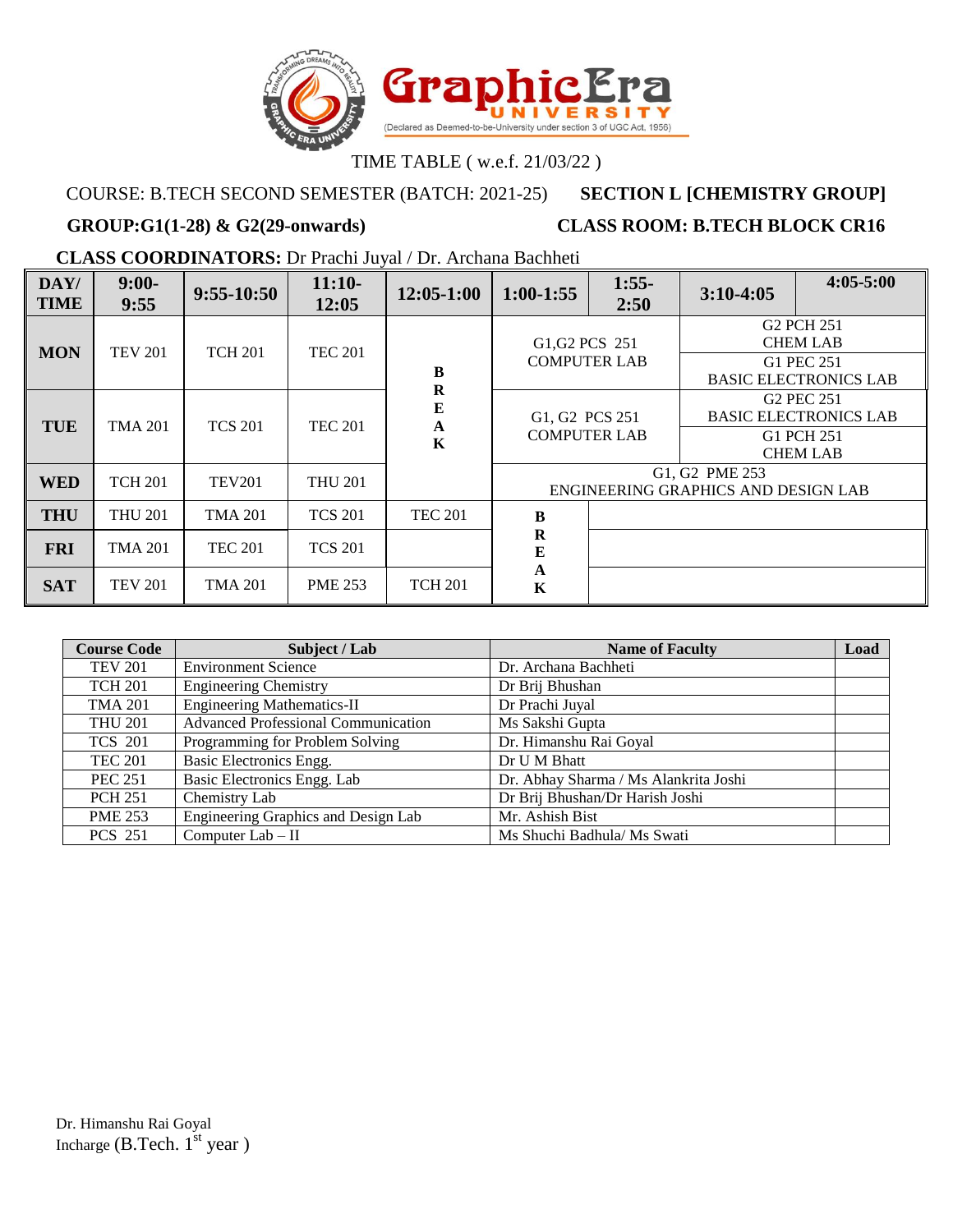

### TIME TABLE ( w.e.f. 21/03/22 )<br>STER (BATCH: 2021-25) SECTION M [CHEMISTRY GROUP] **COURSE: B.TECH SECOND SEMESTER (BATCH: 2021-25)**

### **GROUP:G1(1-33) & G2(34-onwards) CLASS ROOM: CIVIL CR25**

**CLASS COORDINATORS:** Ms Shuchi Badhula / Ms Vipashi

| DAY/<br><b>TIME</b> | $9:00-9:55$                                                                                 | $9:55-10:50$                                                                            | $11:10-12:05$                         | $12:05-1:00$   | $1:00-1:55$    | $1:55 - 2:50$  | $3:10-4:05$    | $4:05-5:00$    |
|---------------------|---------------------------------------------------------------------------------------------|-----------------------------------------------------------------------------------------|---------------------------------------|----------------|----------------|----------------|----------------|----------------|
| <b>MON</b>          |                                                                                             |                                                                                         |                                       |                | <b>TEC 201</b> | <b>TEV 201</b> | <b>TCH 201</b> | <b>TCS 201</b> |
| <b>TUE</b>          |                                                                                             | G1, G2 PME 253<br>ENGINEERING GRAPHICS AND DESIGN LAB                                   |                                       |                |                | <b>TEC 201</b> | <b>TMA 201</b> | <b>TCS 201</b> |
| <b>WED</b>          |                                                                                             |                                                                                         |                                       |                | <b>TCS 201</b> | <b>TEC 201</b> | <b>THU201</b>  | <b>TCH 201</b> |
| <b>THU</b>          |                                                                                             |                                                                                         |                                       |                |                | <b>THU201</b>  | <b>TMA 201</b> | <b>TCH 201</b> |
|                     |                                                                                             | G1 PCH 251<br><b>CHEM LAB</b><br>G <sub>1</sub> , G <sub>2</sub> PC <sub>S</sub> 251    |                                       |                | B              |                |                |                |
|                     | <b>FRI</b><br><b>COMPUTER LAB</b><br>G <sub>2</sub> PEC 251<br><b>BASIC ELECTRONICS LAB</b> |                                                                                         | R<br>E<br>$\mathbf A$                 | <b>TMA 201</b> | <b>TEC 201</b> | <b>TEV 201</b> |                |                |
| <b>SAT</b>          |                                                                                             | G1 PEC 251<br><b>BASIC ELECTRONICS LAB</b><br>G <sub>2</sub> PCH 251<br><b>CHEM LAB</b> | G1, G2 PCS 251<br><b>COMPUTER LAB</b> |                | $\mathbf K$    | <b>PME 253</b> | <b>TEV 201</b> | <b>TMA 201</b> |

| <b>Course</b><br>Code | Subject / Lab                              | <b>Name of Faculty</b>   | Load |
|-----------------------|--------------------------------------------|--------------------------|------|
| <b>TEV 201</b>        | <b>Environment Science</b>                 | Dr. Pradeep Kumar Sharma |      |
| <b>TCH 201</b>        | <b>Engineering Chemistry</b>               | Dr Abhilasha Mishra      |      |
| <b>TMA 201</b>        | <b>Engineering Mathematics-II</b>          | Dr Prachi Juyal          |      |
| <b>THU 201</b>        | <b>Advanced Professional Communication</b> | Dr. Taruna               |      |
| <b>TCS 201</b>        | Programming for Problem Solving            | Ms Shuchi Badhula        |      |
| <b>TEC 201</b>        | Basic Electronics Engg.                    | Dr Peyush Pande          |      |
| <b>PEC 251</b>        | Basic Electronics Engg. Lab                | Mr Sumit Tripathi        |      |
| <b>PCH 251</b>        | Chemistry Lab                              | Dr Abhilasha Mishra      |      |
| <b>PME 253</b>        | Engineering Graphics and Design Lab        | Mr. Amir Shaikh          |      |
| <b>PCS 251</b>        | Computer $Lab - II$                        | Ms Ankita/Ms Vipashi     |      |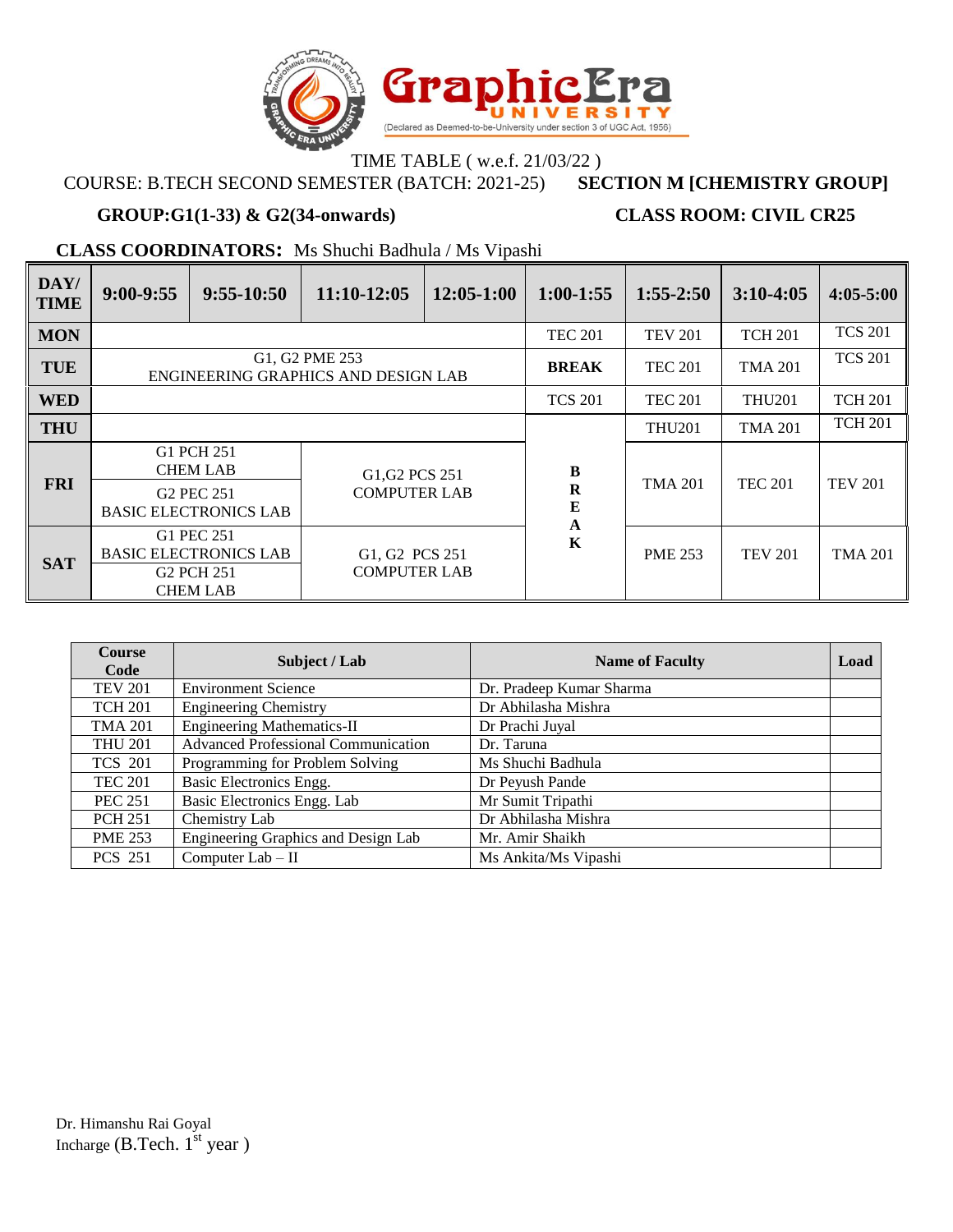

## COURSE: B.TECH SECOND SEMESTER (BATCH: 2021-25) **SECTION N [CHEMISTRY GROUP]**

# **GROUP:G1(1-32) & G2(33-onwards) CLASS ROOM: CIVIL CR22**

**CLASS COORDINATORS:** Dr Chandni Tiwari / Ms Ruchira Rawat

| DAY/<br><b>TIME</b> | $9:00-9:55$    | $9:55-$<br>10:50 | $11:10-$<br>12:05 | $12:05-1:00$   | $1:00 - 1:55$ | $1:55-2:50$                                                                | $3:10-4:05$            | $4:05 - 5:00$                             |                                                     |            |                 |
|---------------------|----------------|------------------|-------------------|----------------|---------------|----------------------------------------------------------------------------|------------------------|-------------------------------------------|-----------------------------------------------------|------------|-----------------|
| <b>MON</b>          | <b>TEV 201</b> | TMA 201          | <b>PME 253</b>    |                |               |                                                                            |                        |                                           |                                                     |            |                 |
| <b>TUE</b>          | <b>THU 201</b> | <b>TEC 201</b>   | <b>TCH 201</b>    |                |               | ENGINEERING GRAPHICS AND DESIGN LAB                                        | G1 G2 PME 253          |                                           |                                                     |            |                 |
| <b>WED</b>          | <b>TEC 201</b> | <b>THU 201</b>   | <b>TCS 201</b>    |                |               | G <sub>1</sub> , G <sub>2</sub> PC <sub>S</sub> 251<br><b>COMPUTER LAB</b> |                        | G <sub>2</sub> PCH 251<br><b>CHEM LAB</b> |                                                     |            |                 |
|                     |                |                  |                   | <b>BREAK</b>   |               |                                                                            | G1 PEC 251             | <b>BASIC ELECTRONICS LAB</b>              |                                                     |            |                 |
| <b>THU</b>          | <b>TEV 201</b> | <b>TCS201</b>    | <b>TMA 201</b>    |                |               |                                                                            |                        |                                           | G <sub>1</sub> , G <sub>2</sub> PC <sub>S</sub> 251 | G1 PCH 251 | <b>CHEM LAB</b> |
|                     |                |                  |                   |                |               | <b>COMPUTER LAB</b>                                                        | G <sub>2</sub> PEC 251 | <b>BASIC ELECTRONICS LAB</b>              |                                                     |            |                 |
| <b>FRI</b>          | <b>TMA 201</b> | <b>TEC 201</b>   | <b>TCS 201</b>    | <b>TCH 201</b> |               |                                                                            |                        |                                           |                                                     |            |                 |
| <b>SAT</b>          | <b>TEC 201</b> | TMA 201          | <b>TEV 201</b>    | <b>TCH 201</b> |               |                                                                            |                        |                                           |                                                     |            |                 |

| <b>Course Code</b> | Subject / Lab                              | <b>Name of Faculty</b>        | Load |
|--------------------|--------------------------------------------|-------------------------------|------|
| <b>TEV 201</b>     | <b>Environment Science</b>                 | Dr. Archana Bachheti          |      |
| <b>TCH 201</b>     | <b>Engineering Chemistry</b>               | Dr Bhawana                    |      |
| <b>TMA 201</b>     | <b>Engineering Mathematics-II</b>          | Dr Nupur Goyal                |      |
| <b>THU 201</b>     | <b>Advanced Professional Communication</b> | Ms Saumya                     |      |
| <b>TCS 201</b>     | Programming for Problem Solving            | Ms Ruchira Rawat              |      |
| <b>TEC 201</b>     | Basic Electronics Engg.                    | Dr Chandni Tiwari             |      |
| <b>PEC 251</b>     | Basic Electronics Engg. Lab                | Dr Chandni Tiwari             |      |
| <b>PCH 251</b>     | Chemistry Lab                              | Dr Bhawana                    |      |
| <b>PME 253</b>     | Engineering Graphics and Design            | Mr. Nithin K C                |      |
| <b>PCS 251</b>     | Computer Lab - II                          | Mr Gulshan Dhasmana/ Ms Nisha |      |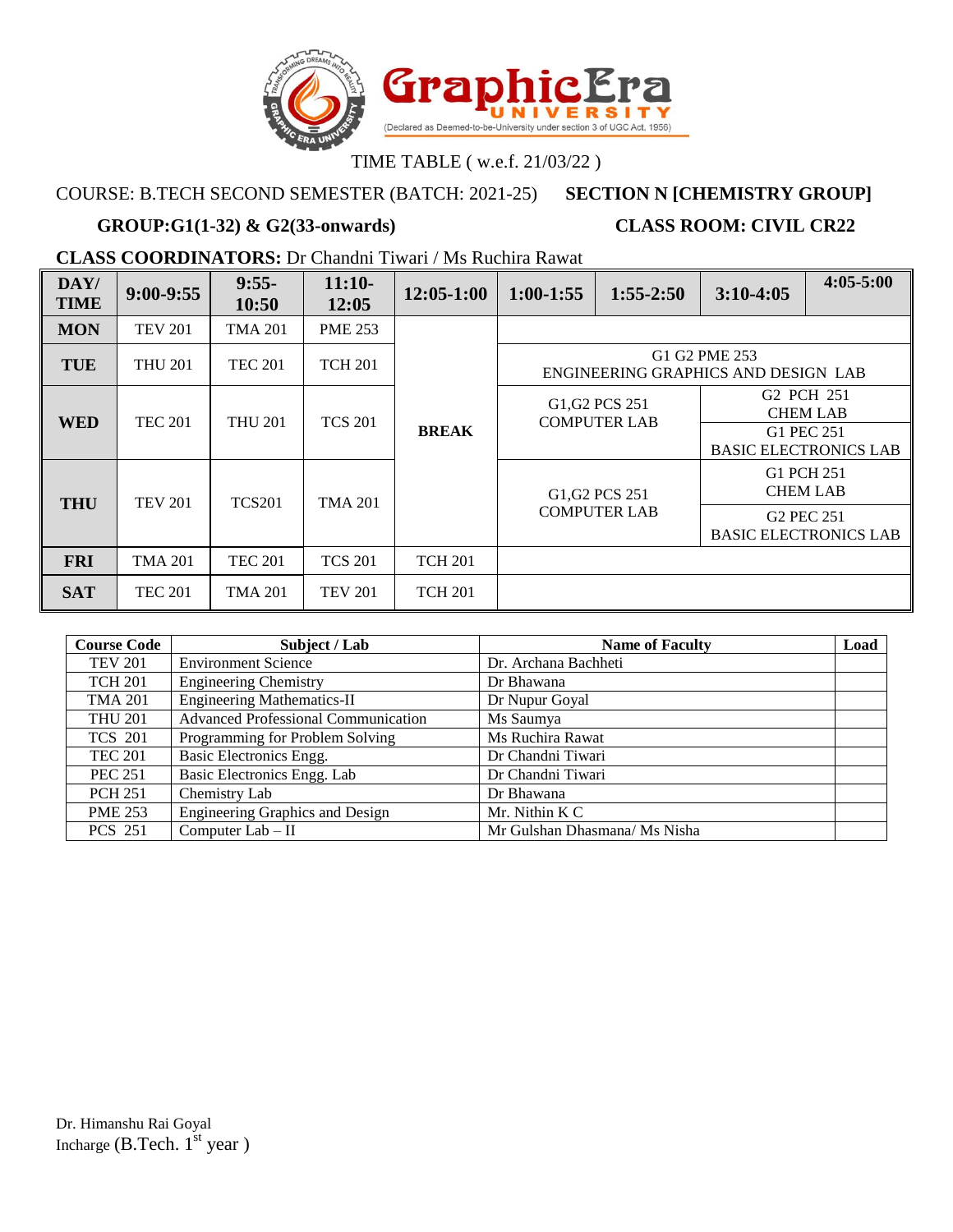

### TIME TABLE ( w.e.f. 21/03/22 )<br>STER (BATCH: 2021-25) SECTION O [CHEMISTRY GROUP] **COURSE: B.TECH SECOND SEMESTER (BATCH: 2021-25)**

### **GROUP:G1(1-32) & G2(33-onwards) CLASS ROOM: CIVIL CR24**

**CLASS COORDINATORS:** Dr Neetu Sharma / Dr. Suman Naithani

| DAY/<br><b>TIME</b> | $9:00-9:55$                                                                             | $9:55-10:50$                                                                            | $11:10-$<br>12:05                     | $12:05-1:00$ | $1:00-1:55$                             | $1:55 - 2:50$  | $3:10-4:05$    | $4:05 - 5:00$  |
|---------------------|-----------------------------------------------------------------------------------------|-----------------------------------------------------------------------------------------|---------------------------------------|--------------|-----------------------------------------|----------------|----------------|----------------|
| <b>MON</b>          | G1 PEC 251<br><b>BASIC ELECTRONICS LAB</b><br>G <sub>2</sub> PCH 251<br><b>CHEM LAB</b> |                                                                                         | G1, G2 PCS 251<br><b>COMPUTER LAB</b> |              |                                         | <b>TEC 201</b> | <b>TEV 201</b> | <b>TCH 201</b> |
| <b>TUE</b>          |                                                                                         | G1 PCH 251<br><b>CHEM LAB</b><br>G <sub>2</sub> PEC 251<br><b>BASIC ELECTRONICS LAB</b> | G1, G2 PCS 251<br><b>COMPUTER LAB</b> |              | $\bf{B}$<br>$\bf R$<br>E<br>$\mathbf A$ | <b>TEV 201</b> | <b>TCS 201</b> | <b>TMA 201</b> |
| <b>WED</b>          | G1, G2 PME 253<br>ENGINEERING GRAPHICS AND DESIGN LAB                                   |                                                                                         |                                       |              | $\mathbf K$                             | <b>TCS 201</b> | <b>TEC 201</b> | <b>TCH 201</b> |
| <b>THU</b>          |                                                                                         |                                                                                         |                                       |              |                                         | <b>THU201</b>  | <b>TMA 201</b> | <b>TEC 201</b> |
| <b>FRI</b>          |                                                                                         |                                                                                         |                                       |              | <b>THU201</b>                           | <b>TEC 201</b> | <b>TMA 201</b> | <b>TCH 201</b> |
| <b>SAT</b>          |                                                                                         |                                                                                         |                                       |              | <b>TMA 201</b>                          | <b>TEV 201</b> | <b>TCS 201</b> | <b>PME 253</b> |

| <b>Course</b><br>Code | Subject / Lab                              | <b>Name of Faculty</b>        | Load |
|-----------------------|--------------------------------------------|-------------------------------|------|
| <b>TEV 201</b>        | <b>Environment Science</b>                 | Dr. Suman Naithani            |      |
| <b>TCH 201</b>        | <b>Engineering Chemistry</b>               | Dr Neetu Sharma               |      |
| <b>TMA 201</b>        | <b>Engineering Mathematics-II</b>          | Dr Anju Saini                 |      |
| <b>THU 201</b>        | <b>Advanced Professional Communication</b> | Ms Saumya                     |      |
| <b>TCS 201</b>        | Programming for Problem Solving            | Ms. Ruchira Rawat             |      |
| <b>TEC 201</b>        | Basic Electronics Engg.                    | Dr U M Bhatt                  |      |
| <b>PEC 251</b>        | Basic Electronics Engg. Lab                | Dr Varij panwar               |      |
| <b>PCH 251</b>        | Chemistry Lab                              | Dr Neetu Sharma/Nupur Kukreti |      |
| <b>PME 253</b>        | Engineering Graphics and Design Lab        | Mr. Amir Shaikh               |      |
| <b>PCS 251</b>        | Computer Lab - II                          | Mr Nisha/ Ms Akansha          |      |